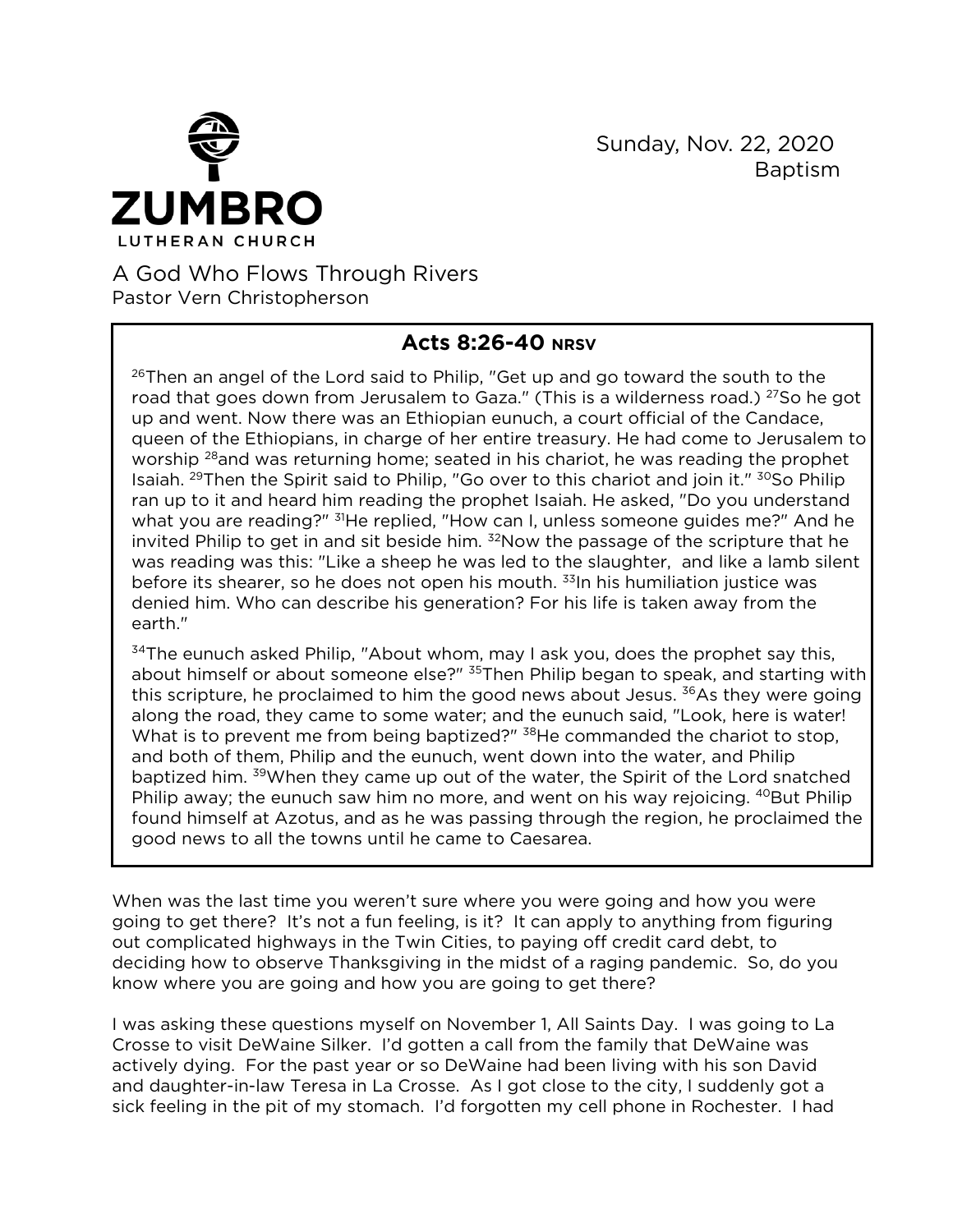only an address scribbled on a piece of paper telling me where they lived. But I had no phone number and no directions on how to get there.

So now what? If you've ever been to La Crosse you know that the hills surrounding the central part of town are anything but easy to navigate. I stopped at a Kwik Trip and approached a friendly-looking cashier. "I'm a pastor," I said. "I need to visit a man who's dying. Can you help me?" The cashier went to a back room, grabbed her phone, and entered the address. She said the roads were a bit tricky, but she would try to steer me in the right direction. That said, there were hills to climb, roads that curved and curved some more, and soon I was lost – again.

I stopped at a farmhouse. A kind woman let me in. "I'm a pastor," I said. "I need to visit a man who's dying. Can you help me?" She offered to try. She said she had Google Maps on her phone but had never used it. She was roughly twice the age of the friendly cashier at the Kwik Trip. I showed her how to open Google Maps. Considering my less-than-stellar record with technology, let's just say, we were both going out on a limb.

By the time the woman entered the information, she said she was ready to talk me through the route. It went something like this: "When you get to the end of the driveway, take a left. You'll get to a stop sign, take another left. You'll eventually get to Charlie's Bar. Take a right. When you get past the elementary school, take another right. You'll go around a big bend and drive by a little park. Take a left and another left. I stopped listening. She shared that Google Maps said it would take about an hour to get there from here. My shoulders sank. I didn't have an hour to spare. DeWaine was dying.

Where was I going and how I was going to get there. I got in my car, drove to the end of the driveway and took a left. I was back on the winding road, out in the country, lost and confused. I came to the stop sign the woman had mentioned.

When all else fails, say a prayer, right? "Lord, I don't know where I'm going. Please show me the way!" The woman had told me to take a left, but just then, something inside prompted me to take a right instead. I drove over a little hill and soon spotted a sign for… McLaren Road. My heart skipped a beat. That was the road! Way to go, God!

I was able to spend some quality time with DeWaine and his family. We read scripture, and prayed, and sang quietly under our masks, "Children of the Heavenly Father." I made the sign of the cross of DeWaine's forehead, the sign he'd received in baptism. As I left, I hoped my visit had brought a sense of peace for DeWaine and the family. I know it did for me.

When was the last time you weren't sure where you were going and how you were going to get there? In our reading from Acts, an Ethiopian man is experiencing that feeling. He's returning home from a trip to Jerusalem. By all accounts, the man has a royal pedigree, and has taken an interest in the Jewish faith, and is black. And there's one more thing: he's a eunuch, a castrated male. In the eyes of Jewish law, he's considered an outcast.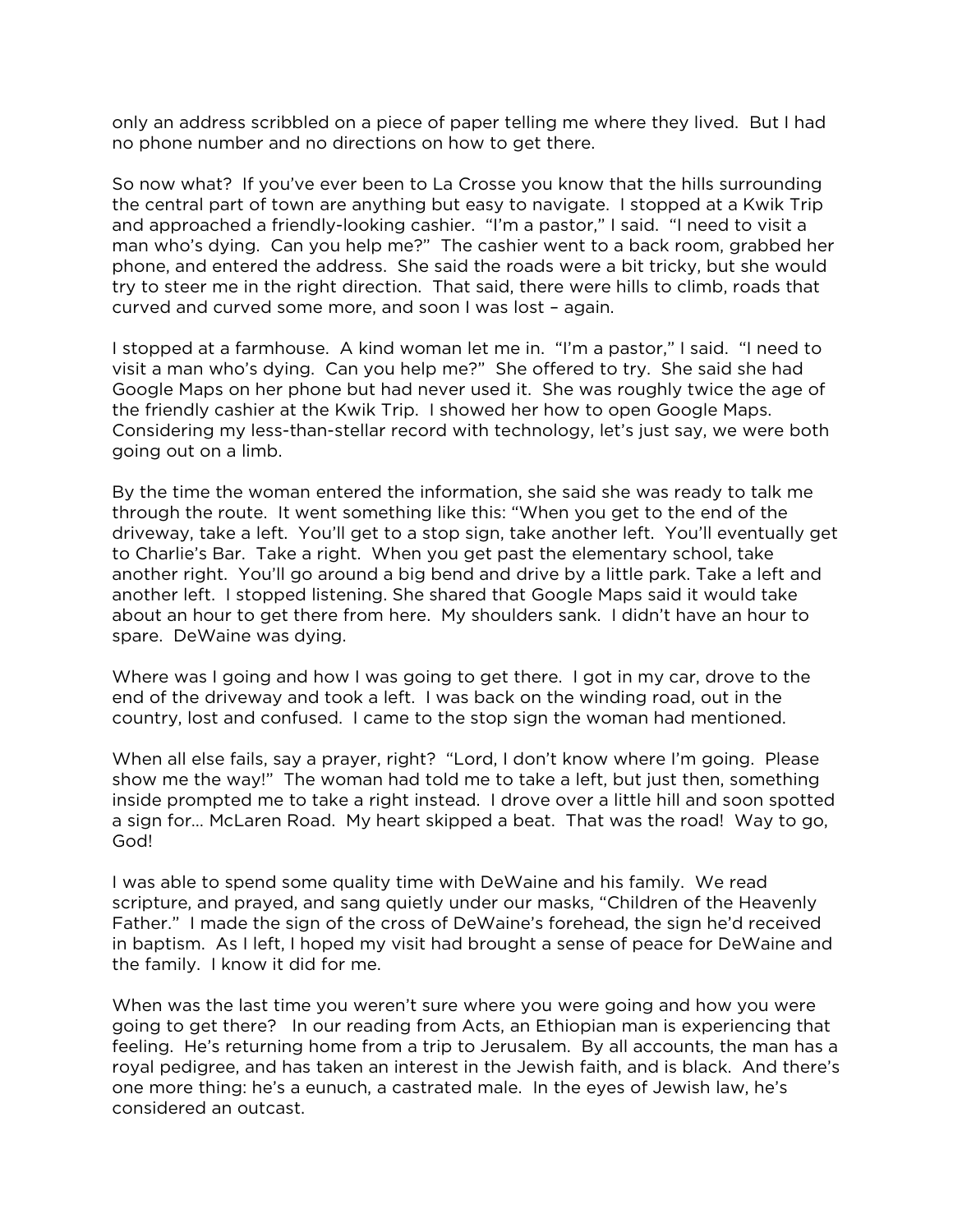The man has traveled to Jerusalem to worship. That's odd, because Deuteronomy says plainly that a eunuch is not allowed to enter the temple (Deut. 23:1). The story doesn't say if he ever finds a place to worship, but now he's heading home. He's riding in his chariot on a wilderness road. He's reading from the prophet Isaiah. Suddenly he comes across a passage that connects with him: "Like a lamb before its shearer, so he does not open his mouth. In his humiliation, justice was denied him. Who can describe his *generation*?"

The eunuch is scratching his head. Suddenly Philip – one of the twelve disciples shows up on that wilderness road. What's he doing here? Philip comes, not as part of any grand plan, but prompted by an angel.

This story takes place sometime after Easter. Jesus has risen and the Spirit has been poured out on Jesus' followers. That's a good thing, because those followers often don't know where they're going and how they're going to get there.

Philip climbs into the chariot and sits down next to the eunuch. Think of him as a combination of the friendly Kwik Trip cashier and the kind woman in the farmhouse. He's been sent to help, to point a lost and confused soul in the right direction. He explains to the African: "This passage is about Jesus, the Lamb who suffered silently, who was not treated fairly, who had no *generation* – no family – of his own, but yet who created the largest family in the world." The eunuch's eyes got very wide: "Can I join this family? What's to prevent me from getting baptized?"

Right then, it would have been so easy for Philip to say *no.* "The Bible says no. Years of Jewish tradition say no. There's no room among God's people for someone like you." But that's not what happens. Instead, old boundaries are set aside. A Jew and an outsider, an olive-skinned man and a black-skinned man, stand side by side. On the face of it, they are worlds apart. But here's the truth: they both need Jesus. So Philip baptizes him. Easter breaks in. And now they are part of the same big family.

This is a heartwarming story, right? Well, that depends on your perspective. If you're a law-abiding, first-century Jew, you might be wondering where this story of the rabbi from Galilee is headed. The world around you is changing and you're not sure if you like it. On the other hand, if you've come to believe that Jesus is the long-awaited Messiah, crucified and risen, then even if you don't know exactly what the future holds, you give thanks because the family of Jesus has gotten just a bit bigger.

As I see it, this story from Acts speaks to the challenge of being the church after Easter. The Risen Christ is loose in the world. He's gone ahead of his followers. Questions are coming up: Is there room in the family for an Ethiopian eunuch? And if so, on what grounds? How much of the Old Testament remains in place and how much needs to be set aside? These are tough questions. Pretty soon they will get even tougher. Peter has a dream about a Gentile named Cornelius. According to the dream, he's supposed to have lunch with this guy and be open to eating whatever is set before them. Really – a roast pork sandwich with a Gentile? Oh my, where are they going and how are they going to get there?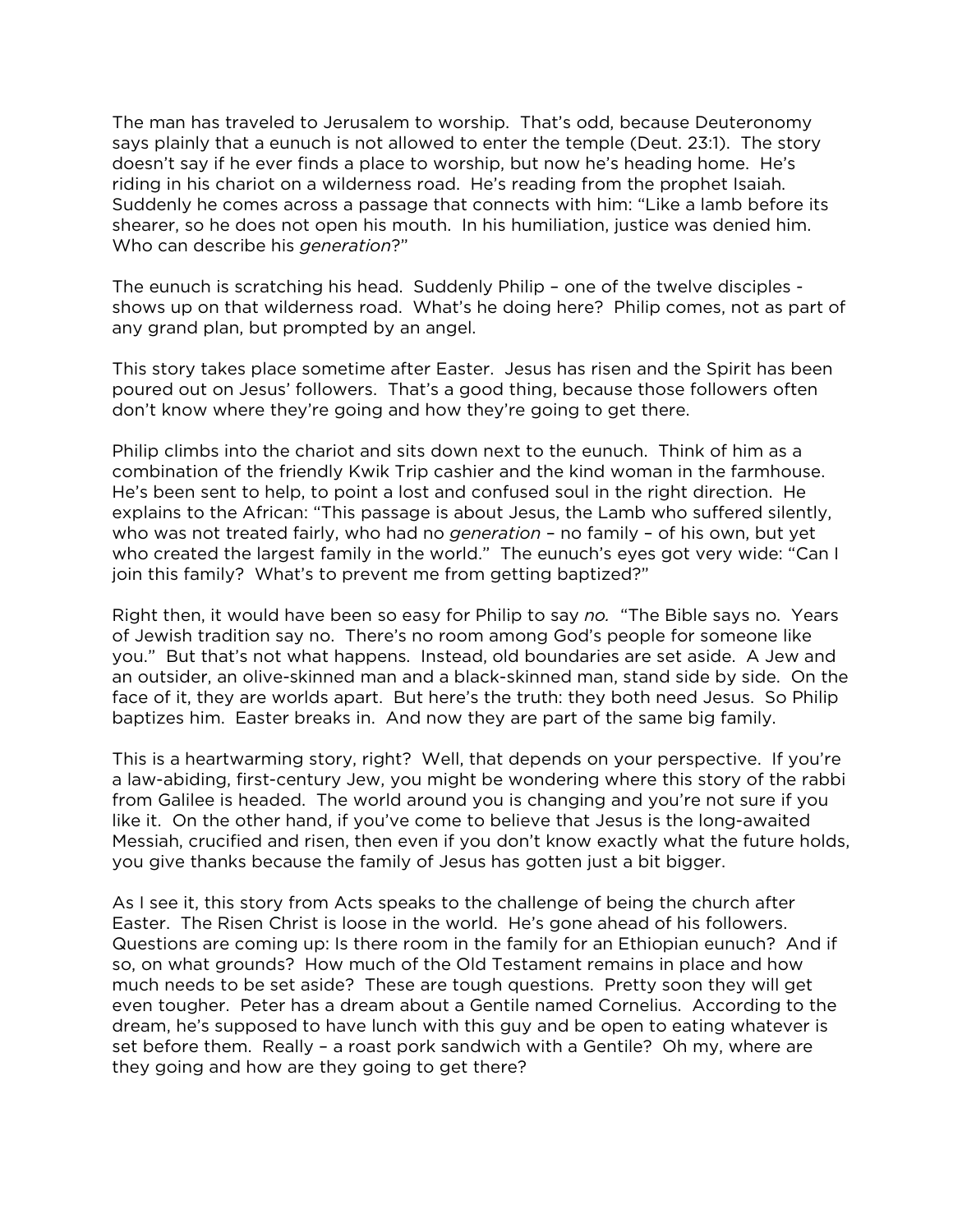Friends, we are a church named after a river: the Zumbro. Most of the time our river is slow and meandering and under control, but not always. In fact, controlling the Zumbro has been a major effort for downtown Rochester for any number of years. Rivers aren't always predictable, after all.

If we were looking for a patron saint, John the Baptist would probably fit the bill. After all, John was a wild, unpredictable character in the story of Jesus. His dad, Zechariah, was a priest in the temple in Jerusalem. Zechariah performed ritual cleansings as people came to the temple with their sacrifices. They needed cleansing for impurities contracted through things like menstruation, skin disease, or touching a corpse.

Many would have expected John to follow in his father's footsteps, but John had a mind of his own. He left the city for the countryside. He abandoned the ceremonial bathing pools of the temple for free-flowing rivers.

I wonder, did John know where he was going and how he was going to get there? I doubt it. He told the people to "prepare the way of the Lord." He called them to a single, dramatic baptism to symbolize a reoriented heart. John must have believed this God-movement would not be confined to the temple. In fact, the people no longer had to go to God; God was coming to them. And God, in God's relentless love, would allow no ritual or requirement to obstruct the way. They could never completely contain a God who flows through rivers. Repentance meant orienting one's life around this God. It meant repenting of the old ways that had kept so many people out.

Indeed, was there room for an Ethiopian eunuch in God's family? Sure there was. Philip baptized the eunuch in the first body of water they could find. It might have been a river or simply a puddle in the road. But in the process, Philip got out of God's way. Rachel Held Evans writes: "[Philip] remembered that what makes the gospel offensive isn't who it keeps out, but who it lets in….God had cleared a path. There was holy water everywhere."

This past summer we had a number of outdoor worship services, both on Sundays and Wednesdays. One man showed up week after week. His name was Charles Possinof. When Charles was growing up, he was often brought to Zumbro by his grandmother, Florence Lee. Now he was going through a time of soul-searching. He wasn't sure if he'd been baptized, but he wanted to be.

Gradually we found out more about Charles. He was homeless. He often slept in our Columbarium. He was also worshipping at Bethel. One Saturday night he got baptized there.

Was there room in God's family for Charles? Sure there was. Water from the Zumbro River can flow just about anywhere. We can easily get hung up with notions of who's in and who's out, who's worthy and who's not. But please hear me: there is holy water everywhere.